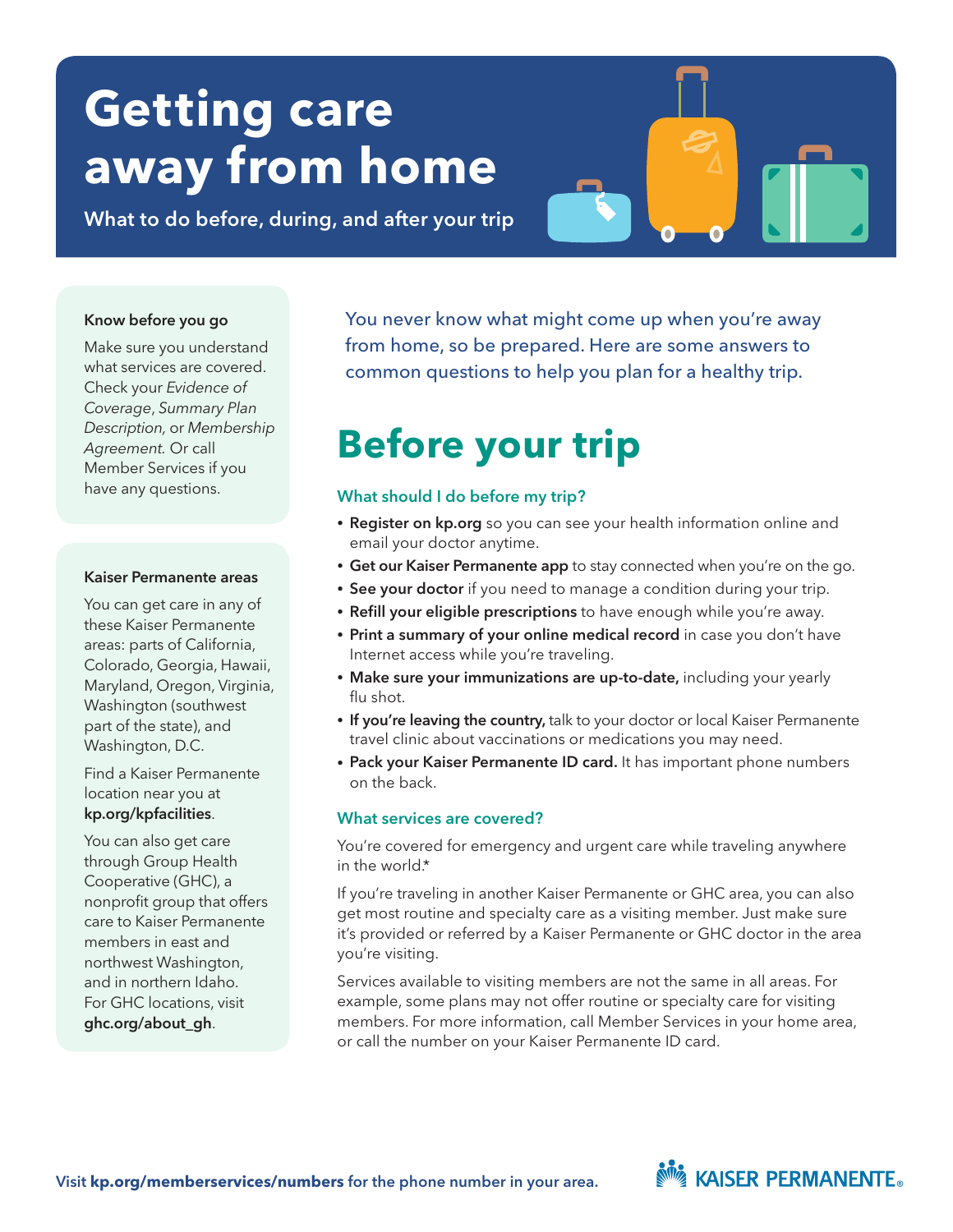#### Types of care

Different health needs require different types of care. If you're not sure what kind you need, call our advice nurses.

#### Emergency care

A medical or psychiatric condition, including severe pain, that requires immediate medical attention to prevent serious jeopardy to your health.\* Examples include:

- Chest pain or pressure that may move out to the arm, neck, back, shoulder, jaw, or wrist
- Severe stomach pain that comes on suddenly
- Severe shortness of breath

#### Urgent care

An illness or injury that requires prompt medical attention, but is not an emergency medical condition. Examples include:

- Minor injuries, minor wounds, and cuts needing stitches
- Minor breathing issues
- Minor stomach pain

#### Routine care

An expected care need, like a scheduled visit to your doctor or a recommended preventive screening. Examples include:

- Physical exams
- Well-child checkups
- Immunizations (shots)

#### I'm a student and go to school away from home. Am I covered for care?

Yes. You're covered for emergency and urgent care anywhere in the world.\* If you go to school in another Kaiser Permanente area, you can also get most routine and specialty care as a visiting member.

If you go to school outside a Kaiser Permanente area, most plans only cover emergency and urgent care. We recommend you check with your school to see what you're covered for while you're away from home.

Certain plans offer out-of-area student coverage.† If you're in one of these plans, you may be able to get routine, nonurgent services if your school isn't near a Kaiser Permanente facility. For more information, call Member Services.

#### What if my normal prescription amount isn't enough for my trip?

You may be able to refill many prescriptions early or get more than usual. To ask for an early refill or an extra refill:

- Talk to someone at a Kaiser Permanente pharmacy. Just call or visit one of our pharmacies near you.
- If you need doctor approval, the pharmacy will contact your doctor.
- Be sure to ask for your medication at least 1 week before your trip so there's time to process your request.

#### What costs should I expect?

Since you're covered for emergency and urgent care anywhere in the world,\* you can ask for a reimbursement for this type of care when you pay for it out of pocket.‡ Just be sure to submit a claim for reimbursement once you get back home. See "After your trip" for details on filing a claim.

If your plan covers routine and specialty care services when you visit another Kaiser Permanente area, you may still have to pay upfront when getting care. Your payments may be different from the copays, coinsurance, or deductible payments you have at home. To find out whether you'll need to pay upfront for services, call Member Services.

If you get emergency or urgent care while traveling in another country, you'll need to pay the provider for the full cost of your care. Kaiser Permanente generally doesn't pay providers outside the United States directly. Costs can be high, so be ready to cover any unexpected costs.

For emergency or urgent care in the U.S., the provider may bill Kaiser Permanente directly. But you'll still need to pay any copays, coinsurance, or deductibles that apply under your plan.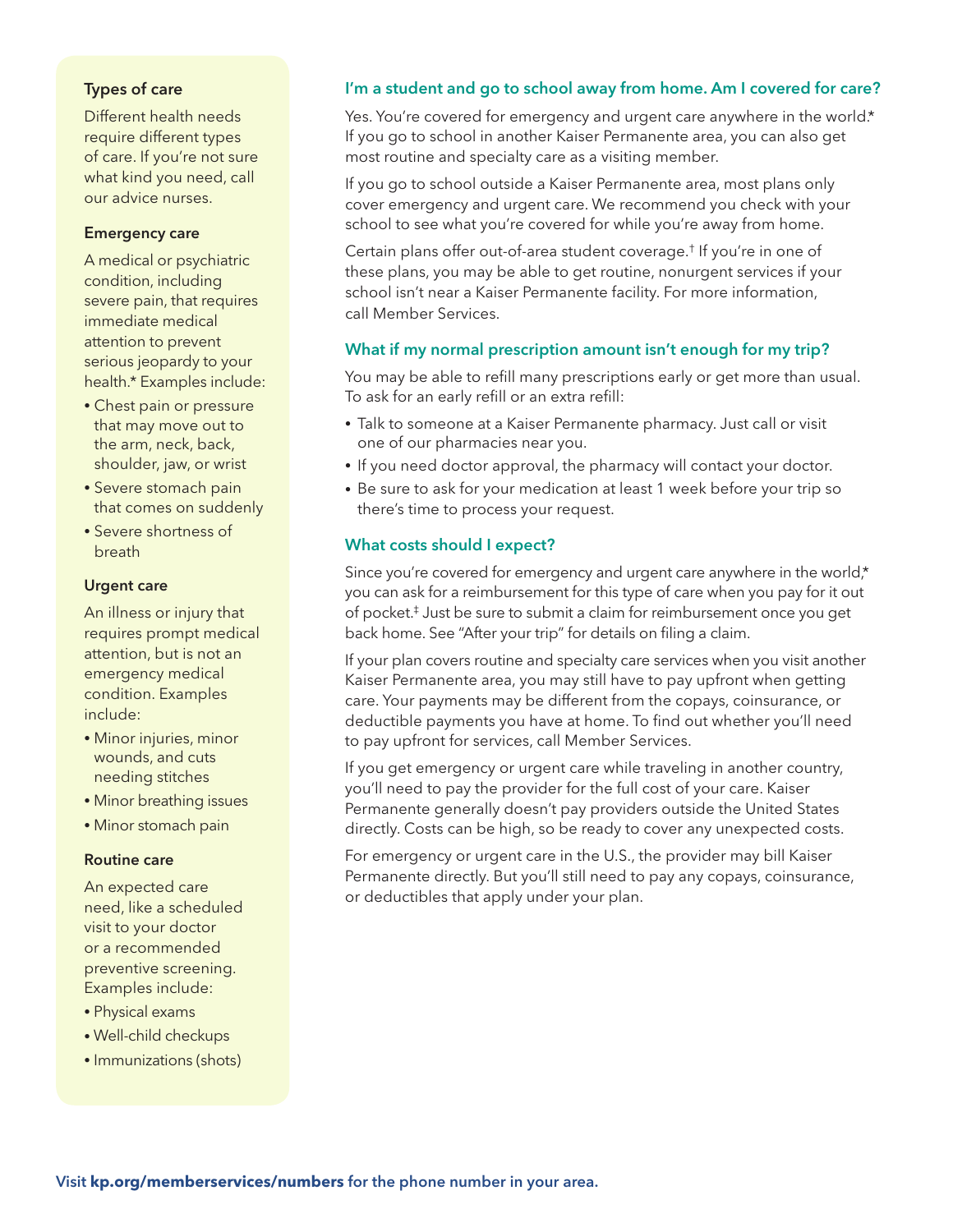#### Reporting an emergency

If you have a medical emergency, report it to Kaiser Permanente once your condition is stabilized. Call us at the post-stabilization care number listed on the next page.

If you're calling from outside the U.S.:

- Check with the local telephone service provider where you are if you need help calling internationally.
- International calls to this number aren't toll free, and you'll be charged at local international rates.

Before leaving the U.S., make sure you'll be able to call us. Find out if your cell phone service includes international calling, or get an international calling card.

## **During your trip**

#### What should I do if I have a medical emergency?

Immediately go to the nearest hospital or any facility that can give you the care you need.\* In the U.S., you can also call 911. Always use the emergency services available where you are. You don't have to get approval first to get emergency or urgent care.

If you get care from a non–Kaiser Permanente provider, call us once your condition is stable to let us know you've received emergency care or been admitted to a hospital. If appropriate, the doctor treating you can call instead.

If you've been hospitalized and need post-stabilization care, you'll need approval first. Your call starts this process and helps protect you financially.

#### What if I have an urgent medical condition that isn't an emergency?

If you're outside a Kaiser Permanente area and are in the United States, you can visit an urgent care clinic instead of a hospital emergency department. If you're not sure whether you need urgent care, you can call us for advice. We'll help you figure out what type of care is right for you. Just call the appointment and advice line in your home area.

If you're outside the U.S., go to the nearest hospital or any facility that can give you the care you need. We'll cover urgent care at non–Kaiser Permanente facilities anywhere in the world as long as it can't wait until you get back home.

#### How do I see a doctor when I'm in another Kaiser Permanente area?

Call Member Services in the Kaiser Permanente area you're in and tell them you're a visiting member:

- You'll get a temporary medical record number (MRN) or health record number (HRN) and information for making an appointment.
- You'll only use your temporary MRN or HRN in the area you're visiting.
- When you get back home, you'll use your home MRN or HRN to get care.

#### What if I run out of my medication during my trip?

If you're in the United States, but not in a Kaiser Permanente area, you can get your medication refilled at a local pharmacy as long as you have refills left on your prescription. When you go to the pharmacy:

- Bring your health record number or medical record number and your prescription information.
- The pharmacy will call Kaiser Permanente to transfer your prescription.‡
- You'll need to pay for the full cost of medication up front and file a claim for reimbursement when you get home.

If you're in a Kaiser Permanente area, call Member Services in that area:

- We'll help you find a pharmacy nearby.
- Depending on your plan, you may need to pay for your medication up front and file a claim for reimbursement when you get home.<sup>#</sup>
- You'll also need to pay any copays, coinsurance, or deductible payments you would pay at home.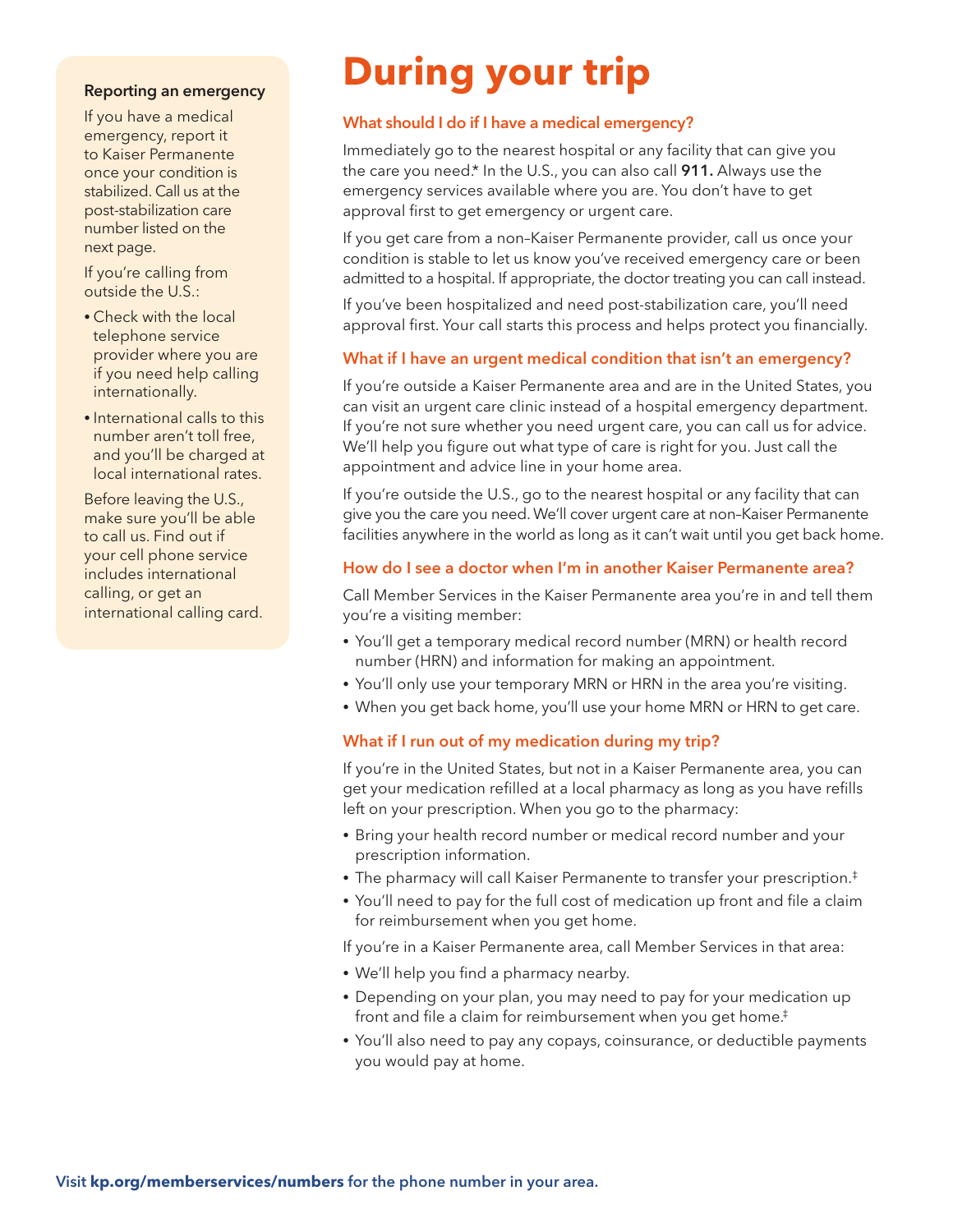### **Member Services phone numbers**

| Region                                                                                   | Phone number                                                                                                                                                             | <b>Hours</b>                                            |
|------------------------------------------------------------------------------------------|--------------------------------------------------------------------------------------------------------------------------------------------------------------------------|---------------------------------------------------------|
| California                                                                               | 1-800-464-4000<br>1-800-777-1370 (TTY)                                                                                                                                   | Open 24 hours a day, 7 days a week<br>(closed holidays) |
| Colorado<br>(Denver/Boulder)                                                             | (from Denver metro area)<br>303-338-3800<br>1-800-632-9700 (from other areas)<br>303-338-3820<br>(TTY, from Denver metro area)<br>1-800-521-4874 (TTY, from other areas) | Mon-Fri, 8 a.m.-5 p.m.                                  |
| Northern Colorado<br>(including Loveland, Greeley, and<br>Fort Collins)                  | 1-800-632-9700<br>1-800-521-4874 (TTY)                                                                                                                                   | Mon-Fri, 8 a.m.-5 p.m.                                  |
| Southern Colorado<br>(including Colorado Springs, Pueblo,<br>and Cañon City metro areas) | 1-888-681-7878<br>1-800-521-4874 (TTY)                                                                                                                                   | Mon-Fri, 8 a.m.-5 p.m.                                  |
| <b>District of Columbia</b>                                                              | (from D.C. metro area)<br>301-468-6000<br>1-800-777-7902 (from other areas)<br>301-879-6380<br>(TTY)                                                                     | Mon-Fri, 7:30 a.m.-5:30 p.m.                            |
| Georgia<br>(Atlanta metro area)                                                          | (from Atlanta metro area)<br>404-261-2590<br>1-888-865-5813 (from other areas)<br>1-800-255-0056 (TTY)                                                                   | Mon-Fri, 7 a.m.-7 p.m.                                  |
| Hawaii<br>(Islands of Oahu, Maui, Hawaii, Kauai,<br>Lanai, and Molokai)                  | 808-432-5955<br>(from Oahu)<br>1-800-966-5955 (from other areas)<br>1-877-447-5990<br>(TTY)                                                                              | Mon-Fri, 8 a.m.-5 p.m.;<br>Sat, 8 a.m.-noon             |
| Maryland<br>(Baltimore and suburban D.C. area)                                           | (from D.C. metro area)<br>301-468-6000<br>(from other areas)<br>1-800-777-7902<br>301-879-6380<br>(TTY)                                                                  | Mon-Fri, 7:30 a.m.-5:30 p.m.                            |
| Oregon/southwest Washington                                                              | 503-813-2000<br>(from Portland)<br>1-800-813-2000<br>(from other areas)<br>711<br>(TTY)<br>1-800-324-8010<br>(language interpreter)                                      | Mon-Fri, 8 a.m.-6 p.m.                                  |
| Virginia<br>(Northern area)                                                              | 1-800-777-7902<br>301-879-6380<br>(TTY)                                                                                                                                  | Mon-Fri, 7:30 a.m.-5:30 p.m.                            |

### **Phone numbers for reporting an emergency (or post-stabilization care)**

| Region                                                     | Phone number                                                     | <b>Hours</b>                                                             |
|------------------------------------------------------------|------------------------------------------------------------------|--------------------------------------------------------------------------|
| California                                                 | 1-800-225-8883                                                   | 7 days, 24 hours a day                                                   |
| Colorado (Denver/Boulder)                                  | 303-338-3800                                                     | Mon-Fri, 8 a.m.-5 p.m.                                                   |
| <b>Colorado</b> (Sr. Advantage Members)                    | 1-800-476-2167                                                   | 7 days a week, 8 a.m.-8 p.m.                                             |
| Northern Colorado                                          | 1-800-632-9700                                                   | Mon-Fri, 8 a.m.-5 p.m.                                                   |
| Southern Colorado                                          | 1-888-681-7878                                                   | Mon-Fri, 8 a.m.-5 p.m.                                                   |
| Hawaii                                                     | 1-800-227-0482                                                   | Mon-Fri, 8:00 a.m.-4:30 p.m.                                             |
| Georgia                                                    | 1-800-221-2412                                                   | 7 days, 24 hours a day                                                   |
| Maryland<br>(Baltimore and suburban D.C. area)<br>Virginia | 1-800-777-7904 (advice line)<br>1-800-777-7902 (Member Services) | 7 days, 24 hours a day<br>Mon-Fri, 7:30 a.m.-9 p.m.<br>(except holidays) |
| <b>Northwest</b>                                           | 1-877-813-5993                                                   | 7 days, 24 hours a day                                                   |
| TTY                                                        | 711                                                              |                                                                          |